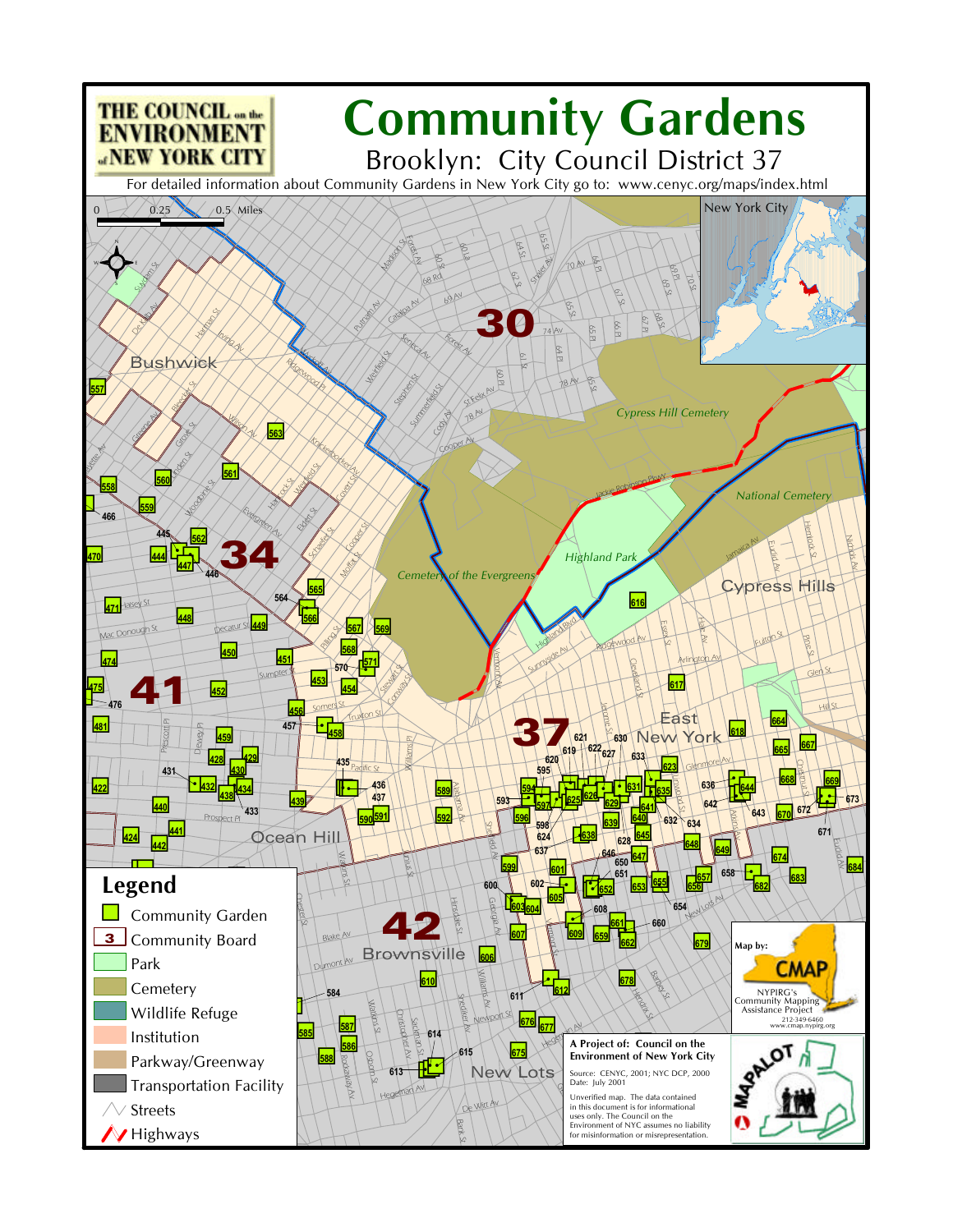

For detailed information about Community Gardens in New York City go to: www.cenyc.org/maps/index.html

THE COUNCIL on the

**ENVIRONMENT ANEW YORK CITY** 

## Brooklyn: City Council District 37

| <b>IDGARDEN NAME</b>                           | <b>ADDRESS</b>                     |
|------------------------------------------------|------------------------------------|
| 435 Safe, Quiet and Clean Community Plantation | 205 Stone Avenue                   |
| 436 Safe Quiet and Clean                       | 2396 Dean Street                   |
| 437 Dean Street Community Plantation           | 2404 Dean Street                   |
| 453 P.S. 73 & PTA of P.S. 73                   | 277-289 MacDougal St./W/O Stone Av |
| 455 Hull Street Community Garden Inc.          | 196 Hull Street                    |
| 457 Oak Grove Pentecostal Holiness Church      | 2176 Fulton Street                 |
| 458 P.S. 155                                   | 1355 Herkimer Street               |
| 563 Madison Square Block Assoc.                | 1262-1264 Madison Street           |
| 564 Cooper Street Block Buster Garden          | 41 Cooper Street                   |
| 565 Decatur and Bushwick Association           | Decatur and Bushwick               |
| 566 Cooper Street Gardeners                    | 34 Cooper Street                   |
| 567 Contented Garden                           | 1475 Bushwick Avenue               |
| 568 Granite Street Block Assoc.                | 28,30,32 Granite Street            |
| 569 Aberdeen Street II Garden Projects         | 27 Aberdeen Street                 |
| 570 Our Lady of Lourdes Garden                 | <b>DeSales Place</b>               |
| 571 Infant Jesus Garden                        | 36 Aberdeen Street                 |
| 589 Shaw Block Association                     | 88 Williams Avenue                 |
| 590 Liberty Sunshine Community Garden          | 108 Liberty Avenue                 |
| 591 Powell Street Block Association #3         | 130 Liberty Avenue                 |
| 592 TLC Sculpture Park                         | 271-275 Glenmore Avenue            |
| 593 United Neighbors                           | 435-437 Glenmore Ave.              |
| 594 C.B. Community Service                     | 223, 225, 227 Vermont Street       |
| 595 Jesus Barreto/Good Neighbors               | 461-67 Glenmore Ave./209-211 Wyon  |
| 597468 Glenmore Block Assoc.                   | E/S Wyona St./462-464 Glenmore Av  |
| 598 Glenmore-Bradford Bl. Assoc.               | 492-496 Glenmore Avenue            |
| 601 P.S. 149 Garden                            | 365-67 Wyona Street                |
| 602 Bradford Gardens                           | 422, 424 Bradford Street           |
| 604 St. John Cantius Parish                    | 476-484 New Jersey Avenue          |
| 605 Betty's Garden of Eden                     | 428 & 432 Wyona Street             |
| 616 P.S. 771 Garden in Highland Park           | Jamaica Avenue & Cleveland Street  |
| 617 East New York Urban Youth Corps            | 3030 Fulton Ave.                   |
| 618 Shield of Faith                            | 79-85 Montauk Street               |
| 619 Keily Brunson Garden                       | 228 Van Siclen Ave.                |
| 620 E.B. Felder Garden                         | 513-519 Glenmore Avenue            |

Continued on Next Page